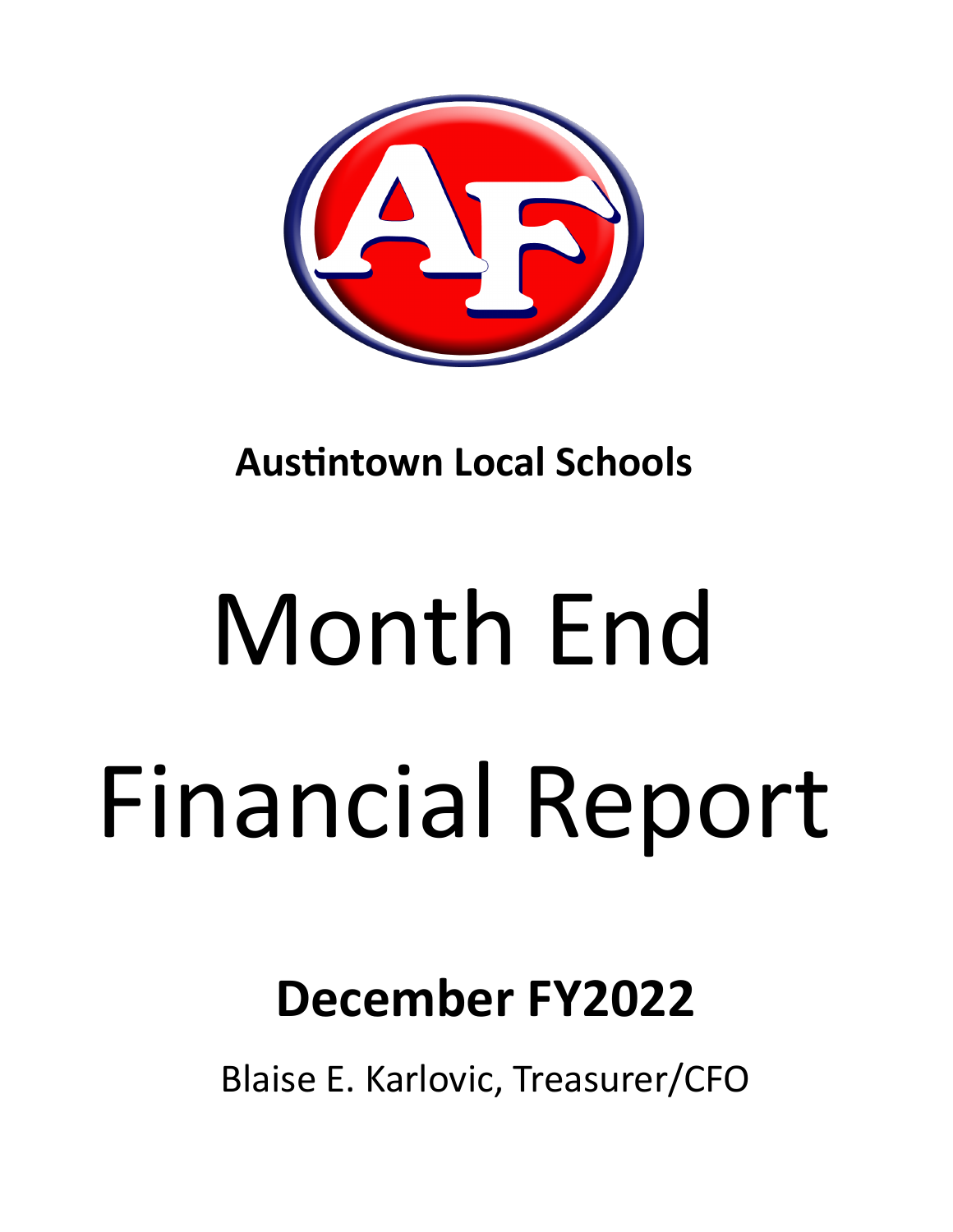#### **AUSTINTOWN LOCAL SCHOOL DISTRICT MONTH END REPORT FOR DECEMBER FISCAL YEAR 2022 CASH POSITION REPORT**

|             |                                         |    |                             |    | FISCAL YEAR 2022     |      |                                   |    | FISCAL YEAR 2022     |     |                                                                   |      |                                   |              |                    |     |                     |
|-------------|-----------------------------------------|----|-----------------------------|----|----------------------|------|-----------------------------------|----|----------------------|-----|-------------------------------------------------------------------|------|-----------------------------------|--------------|--------------------|-----|---------------------|
|             |                                         |    | <b>JULY 1, 2021</b>         |    | <b>MONTH TO DATE</b> |      | FISCAL YEAR 2022                  |    | <b>MONTH TO DATE</b> |     | FISCAL YEAR 2022                                                  |      |                                   |              | <b>OUTSTANDING</b> |     | <b>UNENCUMBERED</b> |
| <b>FUND</b> | <b>FUND DESCRIPTION</b>                 |    | <b>CASH BALANCE</b>         |    | <b>RECEIPTS</b>      |      | <b>RECEIPTS</b>                   |    | <b>EXPENDITURES</b>  |     | <b>EXPENDITURES</b>                                               |      | CASH BALANCE ENCUMBRANCES         |              |                    |     | <b>CASH BALANCE</b> |
|             |                                         |    |                             |    |                      |      | <b>GENERAL FUND</b>               |    |                      |     |                                                                   |      |                                   |              |                    |     |                     |
|             | 001 GENERAL FUND                        |    | \$13,879,600.39 \$          |    |                      |      | 2,915,963.25 \$ 20,389,676.70 \$  |    |                      |     | 3,636,524.89 \$ 21,769,804.57 \$ 12,499,472.52 \$ 2,188,012.15 \$ |      |                                   |              |                    |     | 10,311,460.37       |
|             |                                         |    |                             |    |                      |      | <b>DEBT SERVICE FUND</b>          |    |                      |     |                                                                   |      |                                   |              |                    |     |                     |
|             | 002 BOND RETIREMENT                     |    | \$3,586,200.64\$            |    | 206,751.73 \$        |      | 1,543,447.00 \$                   |    | 600.00 \$            |     |                                                                   |      | 2,582,085.28 \$ 2,547,562.36 \$   |              | 806,577.42 \$      |     | 1,740,984.94        |
|             |                                         |    |                             |    |                      |      | <b>CAPITAL IMPROVEMENT FUNDS</b>  |    |                      |     |                                                                   |      |                                   |              |                    |     |                     |
|             | 003 PERMANENT IMPROVEMENT               |    | \$2,958,803.52\$            |    |                      | \$   | $\omega$                          | \$ | 13,150.00 \$         |     | 1,057,272.96 \$                                                   |      | 1,901,530.56 \$                   |              | 58,253.25 \$       |     | 1,843,277.31        |
|             | 004 BUILDING                            | Ś. | 125,713.75 \$               |    |                      | Ŝ    |                                   |    |                      | \$  |                                                                   | Ŝ.   | 125,713.75 \$                     |              |                    | \$  | 125,713.75          |
|             | 070 CAPITAL PROJECTS                    |    | \$3,218,124.25              |    |                      |      |                                   |    |                      | Ŝ   |                                                                   | \$   | 3,218,124.25 \$                   |              |                    | \$  | 3,218,124.25        |
|             | TOTAL CAPITAL IMPROVEMENT FUNDS         |    | \$6,302,641.52\$            |    |                      |      |                                   |    | 13,150.00            | - Ś |                                                                   |      | 1,057,272.96 \$ 5,245,368.56 \$   |              | 58,253.25 \$       |     | 5,187,115.31        |
|             |                                         |    |                             |    |                      |      | <b>SPECIAL REVENUE FUNDS</b>      |    |                      |     |                                                                   |      |                                   |              |                    |     |                     |
|             | 006 FOOD SERVICE                        | Ś. | 716,690.95 \$               |    | 274,229.28 \$        |      | 959,431.36 \$                     |    | 159,526.12 \$        |     | 926,017.24 \$                                                     |      | 750,105.07 \$                     |              | 559,893.83 \$      |     | 190,211.24          |
|             | 018 PUBLIC SCHOOL SUPPORT               |    | 176,171.09 \$               |    | 8,114.51 \$          |      | 93,329.29 \$                      |    | 20,002.82 \$         |     | 45,114.76 \$                                                      |      | 224,385.62 \$                     |              | $6,476.06$ \$      |     | 217,909.56          |
|             | 019 OTHER GRANT                         |    | 167,916.88 \$               |    | 18,000.00 \$         |      | 18,000.00 \$                      |    | $(1, 114.26)$ \$     |     | 31,171.48 \$                                                      |      | 154,745.40 \$                     |              | 4,770.76 \$        |     | 149,974.64          |
|             | 034 OSFC PROJ-.5 MILLS MAINTENANCE FUND |    | 3,521,355.08 \$             |    | 18,551.12 \$         |      | 143,439.73 \$                     |    | $852.24$ \$          |     | 49,564.16 \$                                                      |      | 3,615,230.65 \$                   |              | 24,090.50 \$       |     | 3,591,140.15        |
|             | 300 DISTRICT MANAGED ACTIVITY           |    | 189,320.02 \$               |    | 28,755.13 \$         |      | 217,955.63 \$                     |    | 29,813.31 \$         |     | 226,690.02 \$                                                     |      | 180,585.63 \$                     |              | 1,853,916.29 \$    |     | (1,673,330.66)      |
|             | <b>451 NETWORK CONNECTIVITY</b>         |    |                             |    |                      | Ŝ.   | 3,600.00 \$                       |    | $\sim$               | - Ś | 3,600.00 \$                                                       |      |                                   |              | $3,600.00$ \$      |     | (3,600.00)          |
|             | 467 STUDENT SUCCESS AND WELLNESS        |    |                             |    |                      | Ś    |                                   | .s | $(30.24)$ \$         |     |                                                                   | \$.  |                                   | <sup>5</sup> |                    | \$  | $\sim$              |
|             | 499 MISCELLANEOUS STATE GRANT FUND      |    | 1,458.29                    |    |                      | S    |                                   |    |                      | -S  |                                                                   |      | 1,458.29 \$                       |              |                    | Ŝ.  | 1,458.29            |
|             | 507 ESSER FEDERAL RELIEF FUND           |    | $(426, 289.74)$ \$          |    | 95,780.89            | -\$  | 1,400,038.03                      | -S | 187,281.67           | -S  | 1,444,458.90                                                      |      | $(470, 710.61)$ \$                |              | 1,667,222.75       | -S  | (2, 137, 933.36)    |
|             | 510 CORONA VIRUS RELIEF FUND            |    |                             | -S | $5,013.93$ \$        |      | $5,013.93$ \$                     |    |                      | \$  | 5,013.93 \$                                                       |      |                                   | -Ś           |                    | Ŝ.  |                     |
|             | 516 FY19 Title VI-B                     |    | $(41,791.73)$ \$            |    | 147,139.36 \$        |      | 495,889.73 \$                     |    | 112,406.91 \$        |     | 513,591.46 \$                                                     |      | $(59, 493.46)$ \$                 |              | 29,645.00          | Ŝ.  | (89, 138.46)        |
|             | 551 FY20 TITLE III                      |    |                             | -Ś |                      | \$   |                                   | \$ |                      | \$  |                                                                   | - \$ |                                   | -\$          |                    | Ŝ.  |                     |
|             | 572 TITLE I DISADVANTAGED STUDENTS      |    | $(15,462.88)$ \$            |    | 72,132.33 \$         |      | 332,948.85 \$                     |    | 50,325.12 \$         |     | 344,727.86 \$                                                     |      | $(27, 241.89)$ \$                 |              | 68,108.75          | - Ś | (95, 350.64)        |
|             | 584 TITLE IV-A                          |    |                             | Ŝ  | $6,583.88$ \$        |      | 44,532.56 \$                      |    | $5,857.76$ \$        |     | 47,679.36 \$                                                      |      | $(3, 146.80)$ \$                  |              | $\blacksquare$     | \$  | (3, 146.80)         |
|             | 587 IDEA SPECIAL EDUCATION PRESCHOOL    |    |                             | S, |                      | Ŝ.   | $\sim$                            | Ŝ. | $\sim$               | Ŝ.  | $\sim$                                                            | - \$ | - \$                              |              | $\sim$             | Ś.  |                     |
|             | 590 IMPROVING TEACHER QUALITY           |    | $(1,531.09)$ \$             |    | 17,164.56 \$         |      | 65,684.94 \$                      |    | $5,102.07$ \$        |     | 65,942.04 \$                                                      |      | $(1,788.19)$ \$                   |              | 20,583.20 \$       |     | (22, 371.39)        |
|             | 599 MISCELLANEOUS FEDERAL GRANT FUND    |    | 140,856.04 \$               |    |                      | S    | 10,683.69 \$                      |    |                      | S   | 29,990.70 \$                                                      |      | 121,549.03 \$                     |              | 25,712.64 \$       |     | 95,836.39           |
|             | TOTAL SPECIAL REVENUE FUNDS             |    | $$4,428,692.91$ \$          |    | 691,464.99           | - \$ | 3,790,547.74 \$                   |    | 570,023.52 \$        |     | 3,733,561.91 \$                                                   |      | 4,485,678.74 \$                   |              | 4,264,019.78 \$    |     | 221,658.96          |
|             |                                         |    |                             |    |                      |      |                                   |    |                      |     |                                                                   |      |                                   |              |                    |     |                     |
|             | <b>TOTAL ALL GOVERNMENTAL FUNDS</b>     |    | $$28,197,135.46$ \$         |    | $3,814,179.97$ \$    |      | 25,723,671.44 \$                  |    |                      |     | 4,220,298.41 \$ 29,142,724.72 \$ 24,778,082.18 \$ 7,316,862.60 \$ |      |                                   |              |                    |     | 17,461,219.58       |
|             |                                         |    |                             |    |                      |      |                                   |    |                      |     |                                                                   |      |                                   |              |                    |     |                     |
|             |                                         |    |                             |    |                      |      | <b>ENTERPRISE FUNDS</b>           |    |                      |     |                                                                   |      |                                   |              |                    |     |                     |
|             | 020 SPECIAL ENTERPRISE FUND             | Ś  | 59,227.55 \$                |    | $5,460.00$ \$        |      | 13,472.50 \$                      |    | $6,176.22$ \$        |     | 33,853.62 \$                                                      |      | 38,846.43 \$                      |              | 19,598.43 \$       |     | 19,248.00           |
|             | 011 FALCON STORE                        | Ś  |                             | Ŝ. | $1,081.00$ \$        |      | 2,396.00 \$                       |    | $\sim$               | Ŝ.  |                                                                   | -Ŝ   | 2,396.00 \$                       |              | 3,750.00 \$        |     | (1,354.00)          |
|             | <b>TOTAL ENTERPRISE FUNDS</b>           | Ś  | 59,227.55 \$                |    | $6,541.00$ \$        |      | 15,868.50 \$                      |    | $6,176.22$ \$        |     | 33,853.62 \$                                                      |      | 41,242.43 \$                      |              | 23,348.43 \$       |     | 17,894.00           |
|             |                                         |    |                             |    |                      |      | <b>AGENCY FUNDS</b>               |    |                      |     |                                                                   |      |                                   |              |                    |     |                     |
|             | 022 DISTRICT AGENCY                     | Ś. | 27,426.80 \$                |    | $-5$                 |      | 4,760.00 \$                       |    | $-5$                 |     | 9,791.09 \$                                                       |      | 22,395.71 \$                      |              | $1,300.00$ \$      |     | 21,095.71           |
|             | 200 STUDENT MANAGED ACTIVITY            | Ś  | 109,680.32 \$               |    | $6,767.55$ \$        |      | 59,107.39 \$                      |    | $9,886.14$ \$        |     | 38,155.54 \$                                                      |      | 130,632.17 \$                     |              | 21,875.13 \$       |     | 108,757.04          |
|             | <b>TOTAL AGENCY FUNDS</b>               | Ś. | 137,107.12 \$               |    | $6,767.55$ \$        |      | 63,867.39 \$                      |    | $9,886.14$ \$        |     | 47,946.63 \$                                                      |      | 153,027.88 \$                     |              | 23,175.13 \$       |     | 129,852.75          |
|             |                                         |    |                             |    |                      |      | <b>PRIVATE PURPOSE TRUST FUND</b> |    |                      |     |                                                                   |      |                                   |              |                    |     |                     |
|             | 007 SPECIAL TRUST                       |    | $\frac{1}{2}$ 144,232.62 \$ |    | 204.28 \$            |      | 8,371.89 \$                       |    | 150.00 \$            |     | 19,931.00 \$                                                      |      | 132,673.51 \$                     |              | 3,795.00 \$        |     | 128,878.51          |
|             |                                         |    |                             |    |                      |      | <b>INTERNAL SERVICE FUND</b>      |    |                      |     |                                                                   |      |                                   |              |                    |     |                     |
|             | 027 WORKERS COMPENSATION ACCOUNT        |    | \$244,431.03\$              |    | $\sim 100$           | \$   | $-5$                              |    | $6,000.00$ \$        |     | 7,500.00 \$                                                       |      | 236,931.03 \$                     |              | 289,041.00 \$      |     | (52, 109.97)        |
|             |                                         |    |                             |    |                      |      |                                   |    |                      |     |                                                                   |      |                                   |              |                    |     |                     |
|             | <b>TOTAL ALL FUNDS</b>                  |    | $$28,782,133.78$ \$         |    | $3,827,692.80$ \$    |      | 25,811,779.22 \$                  |    | 4,242,510.77 \$      |     |                                                                   |      | 29,251,955.97 \$ 25,341,957.03 \$ |              | 7,656,222.16 \$    |     | 17,685,734.87       |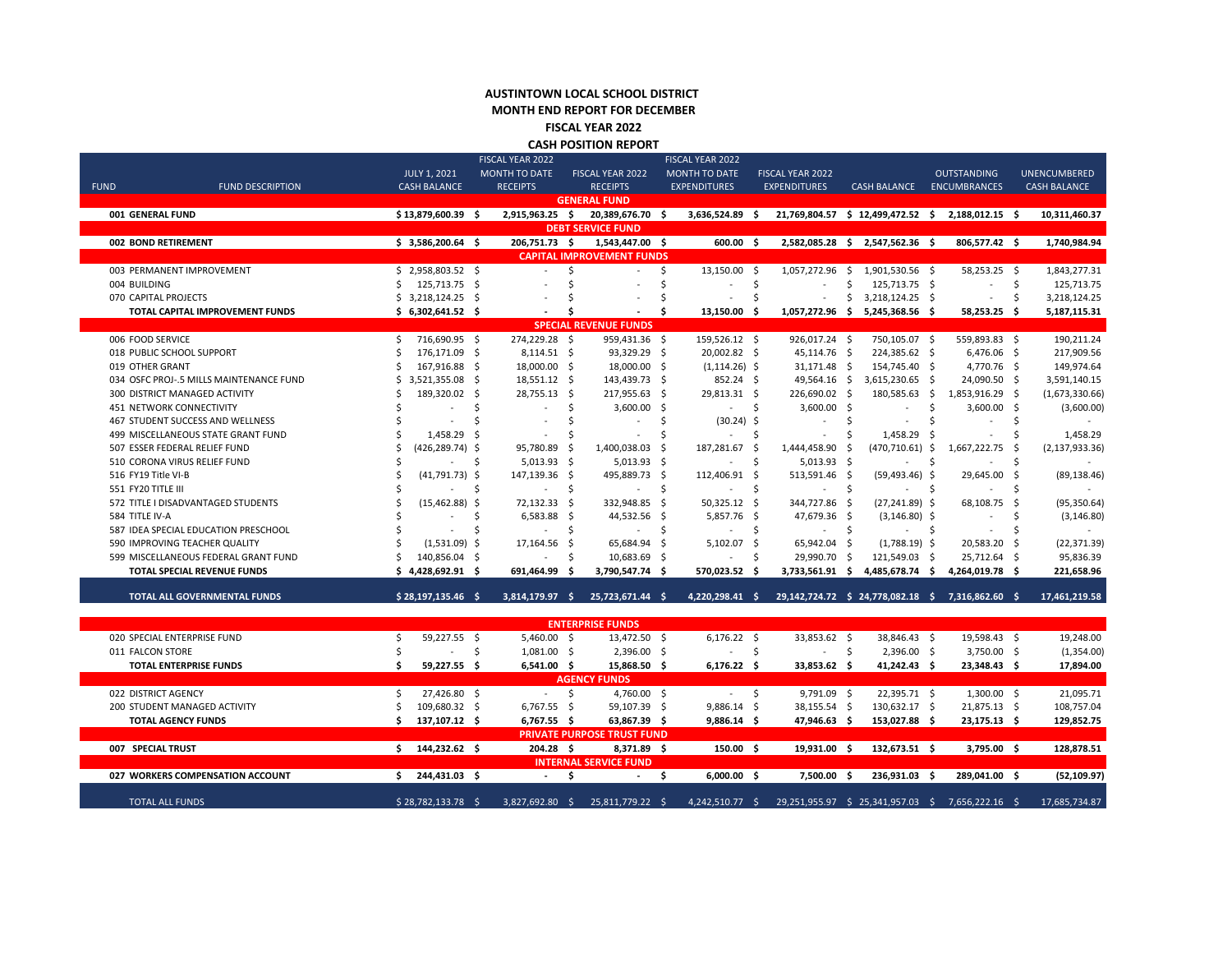#### **AUSTINTOWN LOCAL SCHOOL DISTRICT MONTH END REPORT FOR DECEMBER**

**FISCAL YEAR 2022**

|             |                                         |    |                       |      | <b>BUDGET REPORT</b>              |                       |               |                  |              |                                   |      |                     |      |                               |
|-------------|-----------------------------------------|----|-----------------------|------|-----------------------------------|-----------------------|---------------|------------------|--------------|-----------------------------------|------|---------------------|------|-------------------------------|
|             |                                         |    | FISCAL YEAR 2022      |      | <b>PRIOR YEAR</b>                 | <b>FYTD BOARD</b>     |               |                  |              |                                   |      |                     |      | <b>BUDGET</b>                 |
|             |                                         |    | ORIGINAL              |      | <b>CARRYOVER</b>                  | <b>APPROVED</b>       |               | FISCAL YEAR 2022 |              | FISCAL YEAR 2022                  |      | <b>OUTSTANDING</b>  |      | <b>AVAILABLE FOR</b>          |
| <b>FUND</b> | <b>FUND DESCRIPTION</b>                 |    | <b>APPROPRIATIONS</b> |      | <b>ENCUMBRANCES</b>               | <b>AMENDMENTS</b>     |               | EXPENDABLE       |              | <b>EXPENDITURES</b>               |      | <b>ENCUMBRANCES</b> |      | <b>EXPENDITURE</b>            |
|             |                                         |    |                       |      | <b>GENERAL FUND</b>               |                       |               |                  |              |                                   |      |                     |      |                               |
|             | 001 GENERAL FUND                        | Ś. | 44,500,388.77 \$      |      | 215,222.28 \$                     |                       | $-5$          |                  |              | 44,715,611.05 \$ 21,769,804.57 \$ |      |                     |      | 2,188,012.15 \$ 20,757,794.33 |
|             |                                         |    |                       |      | <b>DEBT SERVICE FUND</b>          |                       |               |                  |              |                                   |      |                     |      |                               |
|             | 002 BOND RETIREMENT                     | Ś. | 3,809,666.91 \$       |      | $\omega_{\rm{max}}$               | -\$                   | $-5$          |                  |              | 3,809,666.91 \$ 2,582,085.28 \$   |      | 806,577.42 \$       |      | 421.004.21                    |
|             |                                         |    |                       |      | <b>CAPITAL IMPROVEMENT FUNDS</b>  |                       |               |                  |              |                                   |      |                     |      |                               |
|             | 003 PERMANENT IMPROVEMENT               | ς. | 2,900,000.00          | S.   |                                   | \$<br>$\sim$          | \$            | 2,900,000.00 \$  |              | 1,057,272.96                      | - Ś  | 58,253.25 \$        |      | 1,784,473.79                  |
|             | 004 BUILDING                            |    |                       | Ś    |                                   |                       | Ś             |                  |              |                                   | S    |                     | \$   |                               |
|             | 070 CAPITAL PROJECTS                    |    | 100,000.00            | -\$  |                                   |                       | Ś             | 100,000.00       | - Ś          |                                   |      |                     | \$   | 100,000.00                    |
|             | TOTAL CAPITAL IMPROVEMENT FUNDS         |    | 3,000,000.00 \$       |      |                                   |                       | \$.           | 3,000,000.00 \$  |              | 1,057,272.96 \$                   |      | 58,253.25 \$        |      | 1,884,473.79                  |
|             |                                         |    |                       |      | <b>SPECIAL REVENUE FUNDS</b>      |                       |               |                  |              |                                   |      |                     |      |                               |
|             | 006 FOOD SERVICE                        | \$ | 1,750,718.39 \$       |      | 47,348.58 \$                      |                       | \$            | 1,798,066.97 \$  |              | 926,017.24 \$                     |      | 559,893.83 \$       |      | 312,155.90                    |
|             | 018 PUBLIC SCHOOL SUPPORT               |    | 132,052.45            | - \$ | 834.00 \$                         |                       | \$            | 132,886.45 \$    |              | 45,114.76 \$                      |      | 6,476.06 \$         |      | 81,295.63                     |
|             | 019 OTHER GRANT                         |    | 38,000.00 \$          |      | 583.02 \$                         |                       | Ś             | 38,583.02 \$     |              | 31,171.48 \$                      |      | 4,770.76 \$         |      | 2,640.78                      |
|             | 034 OSFC PROJ-.5 MILLS MAINTENANCE FUND |    | 297,408.19            | - \$ |                                   | Ś                     | Ś             | 297,408.19 \$    |              | 49,564.16                         | - \$ | 24,090.50           | - S  | 223,753.53                    |
|             | 300 DISTRICT MANAGED ACTIVITY           |    | 330,743.15            | - \$ | 16,101.46                         | -Ś                    |               | 346,844.61 \$    |              | 226,690.02                        | - \$ | 1,853,916.29        | -Ŝ   | (1,733,761.70)                |
|             | 451 DATA COMMUNICATION FUND             |    | 7,200.00              | - \$ |                                   |                       |               | 7,200.00         | -Ś           | 3,600.00                          | -\$  | 3,600.00            |      |                               |
|             | 467 STUDENT SUCCESS AND WELLNESS        |    |                       | \$   |                                   |                       |               |                  | .S           |                                   | S    | $\sim$              | S    |                               |
|             | 499 MISCELLANEOUS STATE GRANT FUND      |    |                       |      |                                   |                       |               |                  |              |                                   | Ś    |                     |      |                               |
|             | 507 ESSER FEDERAL RELIEF FUND           |    |                       |      | 422,243.51 \$                     |                       | - S           |                  | -Ś           |                                   | -Ś   | 1,667,222.75        | S,   | 6,427,415.83                  |
|             | 510 CORONA VIRUS RELIEF FUND            |    | 8,446,104.25          | - \$ |                                   | 670,749.72            |               | 9,539,097.48     |              | 1,444,458.90<br>5,013.93          |      |                     | Ś    | (0.00)                        |
|             |                                         |    | 119,337.43            | - \$ | $9,666.67$ \$                     | $(123,990.17)$ \$     |               | 5,013.93         | - \$         |                                   | - \$ |                     |      |                               |
|             | 516 FY19 Title VI-B                     |    | 1,092,900.53          | - \$ |                                   | 215,932.64 \$<br>Ŝ.   |               | 1,308,833.17 \$  |              | 513,591.46                        | -\$  | 29,645.00           | -Ś   | 765,596.71                    |
|             | 551 FY20 TITLE III LEP                  |    |                       | \$   |                                   | Ś                     | \$            |                  | <sup>5</sup> |                                   | Ś    |                     | Ŝ.   |                               |
|             | 572 TITLE I DISADVANTAGED STUDENTS      |    | 907,190.81 \$         |      | 1,279.58                          | - \$<br>298,486.84    | -\$           | 1,206,957.23 \$  |              | 344,727.86                        | -Ś   | 68,108.75 \$        |      | 794,120.62                    |
|             | 584 TITLE IV-A                          |    | 109,085.15 \$         |      |                                   |                       | \$            | 109,085.15 \$    |              | 47,679.36                         | -Ś   |                     |      |                               |
|             | 587 IDEA SPECIAL ED. PRESCHOOL          |    | 15,998.15             |      |                                   |                       | Ś.            | 15,998.15 \$     |              |                                   |      |                     | \$   | 15,998.15                     |
|             | 590 IMPROVING TEACHER QUALITY           |    | 165,350.38 \$         |      |                                   | 71,158.66             | - \$          | 236,509.04 \$    |              | 65,942.04 \$                      |      | 20,583.20 \$        |      | 149,983.80                    |
|             | 599 MISCELLANEOUS FEDERAL GRANT FUND    |    | 190,965.20 \$         |      | $7,143.11$ \$                     | $(64,049.94)$ \$      |               | 134,058.37 \$    |              | 29,990.70                         | -\$  | 25,712.64 \$        |      | 78,355.03                     |
|             | <b>TOTAL SPECIAL REVENUE FUNDS</b>      | Ś  | 13,603,054.08 \$      |      | 505,199.93 \$                     | 1,068,287.75 \$       |               | 15,176,541.76    | -\$          | 3,733,561.91 \$                   |      | 4,264,019.78        | - \$ | 7,117,554.28                  |
|             |                                         | Ŝ. |                       |      |                                   |                       |               |                  |              |                                   |      |                     |      |                               |
|             | TOTAL ALL GOVERNMENTAL FUNDS            |    | 64,913,109.76 \$      |      | 720,422.21 \$                     | 1,068,287.75 \$       |               |                  |              | 66,701,819.72 \$ 29,142,724.72 \$ |      |                     |      | 7,316,862.60 \$ 30,180,826.61 |
|             |                                         |    |                       |      | <b>ENTERPRISE FUNDS</b>           |                       |               |                  |              |                                   |      |                     |      |                               |
|             |                                         |    |                       |      |                                   |                       |               |                  |              |                                   |      |                     |      |                               |
|             | 020 SPECIAL ENTERPRISE FUND             | \$ | 71,701.00 \$          |      |                                   | \$<br>$\sim$          | \$            | 71,701.00 \$     |              | 33,853.62 \$                      |      | 19,598.43 \$        |      | 18,248.95                     |
|             | 011 FALCON STORE                        |    | $3,000.00$ \$         |      |                                   |                       | Ś             | 3,000.00 \$      |              |                                   | S    | 3,750.00 \$         |      | 3,000.00                      |
|             | <b>TOTAL ENTERPRISE FUNDS</b>           |    | 74,701.00 \$          |      |                                   |                       | \$            | 74,701.00 \$     |              | 33,853.62 \$                      |      | 23,348.43 \$        |      | 21,248.95                     |
|             |                                         |    |                       |      | $\mathbf{0}$                      |                       |               |                  |              |                                   |      |                     |      |                               |
|             | 022 DISTRICT AGENCY                     | \$ | 27,000.00 \$          |      |                                   | \$                    | \$            | 27,000.00 \$     |              | 9,791.09 \$                       |      | $1,300.00$ \$       |      | 15,908.91                     |
|             | 200 STUDENT MANAGED ACTIVITY            |    | 182,628.28 \$         |      |                                   |                       | Ś             | 182,628.28 \$    |              | 38,155.54 \$                      |      | 21,875.13 \$        |      | 122,597.61                    |
|             | <b>TOTAL AGENCY FUNDS</b>               | Ś  | 209,628.28 \$         |      |                                   | Ś                     | Ś             | 209,628.28 \$    |              | 47,946.63 \$                      |      | 23,175.13 \$        |      | 138,506.52                    |
|             |                                         |    |                       |      | <b>PRIVATE PURPOSE TRUST FUND</b> |                       |               |                  |              |                                   |      |                     |      |                               |
|             | 007 SPECIAL TRUST                       | \$ | 23,700.00 \$          |      | $\omega$                          | \$                    | $-5$          | 23,700.00 \$     |              | 19,931.00 \$                      |      | 3,795.00 \$         |      | (26.00)                       |
|             |                                         |    |                       |      | <b>INTERNAL SERVICE FUND</b>      |                       |               |                  |              |                                   |      |                     |      |                               |
|             | 027 WORKERS COMPENSATION ACCOUNT        | Ś. | 150,000.00 \$         |      | $\mathbf{r}$                      | Ś.<br>$\sim 10^{-11}$ | $\mathsf{\$}$ | 150,000.00 \$    |              | 7,500.00 \$                       |      | 289,041.00 \$       |      | (146, 541.00)                 |
|             | <b>TOTAL ALL FUNDS</b>                  | Ś. | 65,368,139.04 \$      |      | 720,422.21 \$                     | 1,068,287.75 \$       |               |                  |              | 67,159,849.00 \$ 29,251,955.97 \$ |      |                     |      | 7,652,472.16 \$ 30,191,015.08 |
|             |                                         |    |                       |      |                                   |                       |               |                  |              |                                   |      |                     |      |                               |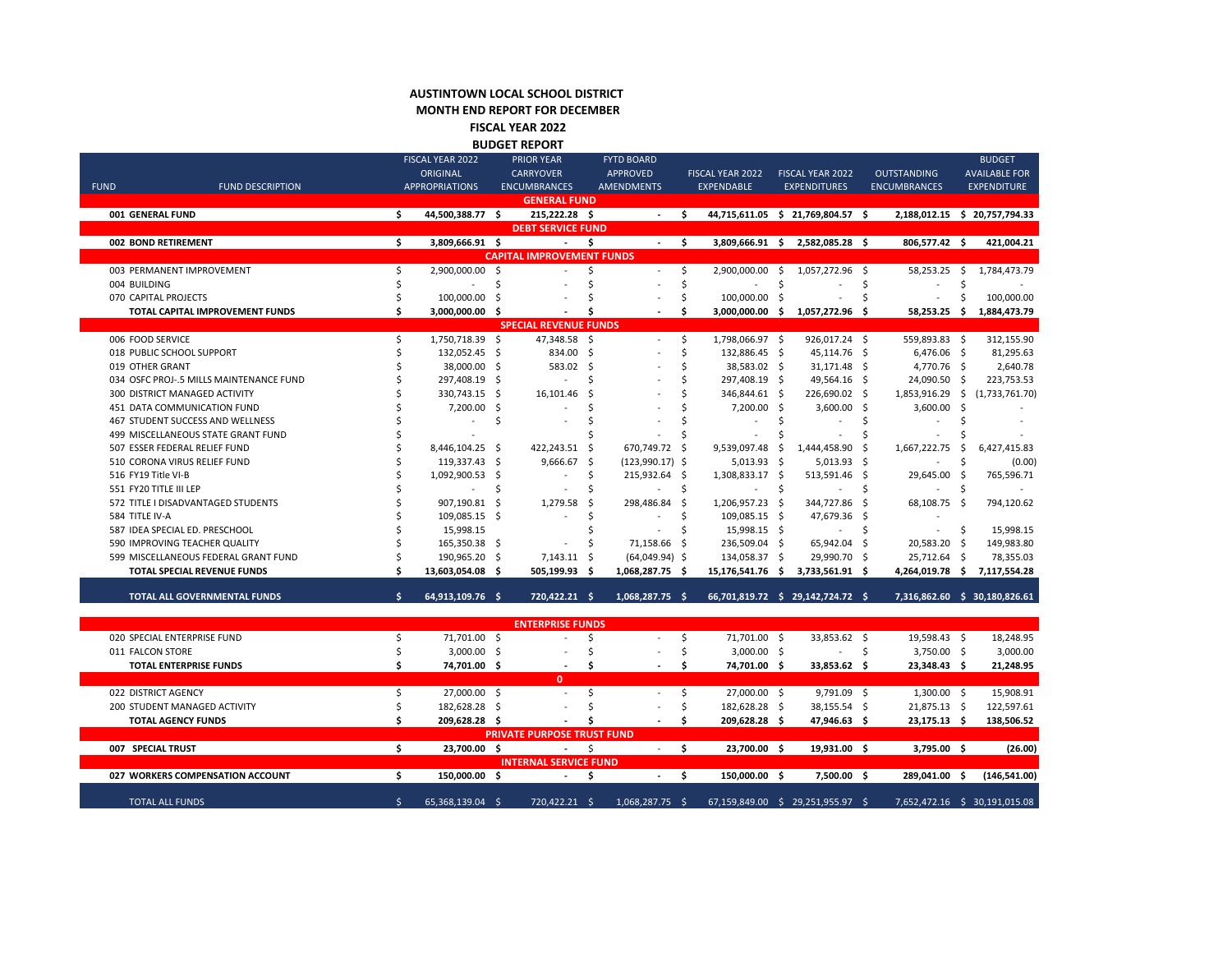### **AUSTINTOWN LOCAL SCHOOL DISTRICT MONTH END REPORT FOR DECEMBER FISCAL YEAR 2022 INVESTMENT REPORT**

| <b>TOTAL REDTREE INVESTMENTS</b> | 8,010,501.01         |                                       | 5,600.87                      | 69,707.24                | 2.06%           |
|----------------------------------|----------------------|---------------------------------------|-------------------------------|--------------------------|-----------------|
| <b>MONEY MARKET</b>              | 10,329.51            |                                       |                               |                          | 0.01%           |
| <b>CERTIFICATES OF DEPOSIT</b>   | 4,934,065.15         |                                       |                               |                          | 2.43%           |
| US GOVERNMENT AGENCY DISCOUNT    | 1,322,824.10         |                                       |                               |                          | 0.22%           |
| US GOVERNMENT AGENCY             | 1,743,282.25         |                                       |                               |                          | 0.44%           |
|                                  |                      | REDTREE INVESTMENTS HELD BY U.S. BANK |                               |                          |                 |
| <b>BANK INVESTMENT TYPE</b>      | <b>BALANCE VALUE</b> |                                       | <b>DECEMBER</b>               | POSTED TO DATE           | <b>RATE</b>     |
|                                  |                      |                                       | <b>MANAGEMENT FEES FOR</b>    | <b>INVESTMENT INCOME</b> | <b>INTEREST</b> |
|                                  |                      |                                       | <b>INVESTMENT INCOME LESS</b> | <b>FISCAL YEAR 2022</b>  | <b>DECEMBER</b> |

|                                                                            |                                             | LOF<br>I HE:<br>нщ |         |           |                          |
|----------------------------------------------------------------------------|---------------------------------------------|--------------------|---------|-----------|--------------------------|
| <b>CURITIES</b>                                                            | $   -$<br>---------                         |                    | 352.20  | 649.<br>4 | A20<br>v. <del>+</del> J |
| <b>TOTAL</b><br><b>LTOP INVESTMENTS</b><br>. AND<br><b>REDTREE</b><br>HILI | 1241 EE2 OC<br>7Л<br><b>00.ccc.it-air</b> - |                    | 5,953.0 | 77.25.27  | 2.03%                    |

|                                    |                | <b>MONEY MARKET ACCOUNTS</b> |          |           |       |
|------------------------------------|----------------|------------------------------|----------|-----------|-------|
| <b>STAR OHIO</b>                   | 108,649.03     |                              | 7.31     | 42.49     | 0.07% |
| <b>FARMERS NATIONAL BANK</b>       | 13.881.219.59  |                              | 1.606.51 | 11.580.95 | 0.14% |
| <b>TOTAL MONEY MARKET ACCOUNTS</b> | 3.989,868.62 i |                              | 1.613.82 | 11,623.44 | 0.67% |
|                                    |                |                              |          |           |       |
| <b>TOTAL INVESTMENTS</b>           | 22,000,369.63  |                              | 7,566.89 | 88,980.11 |       |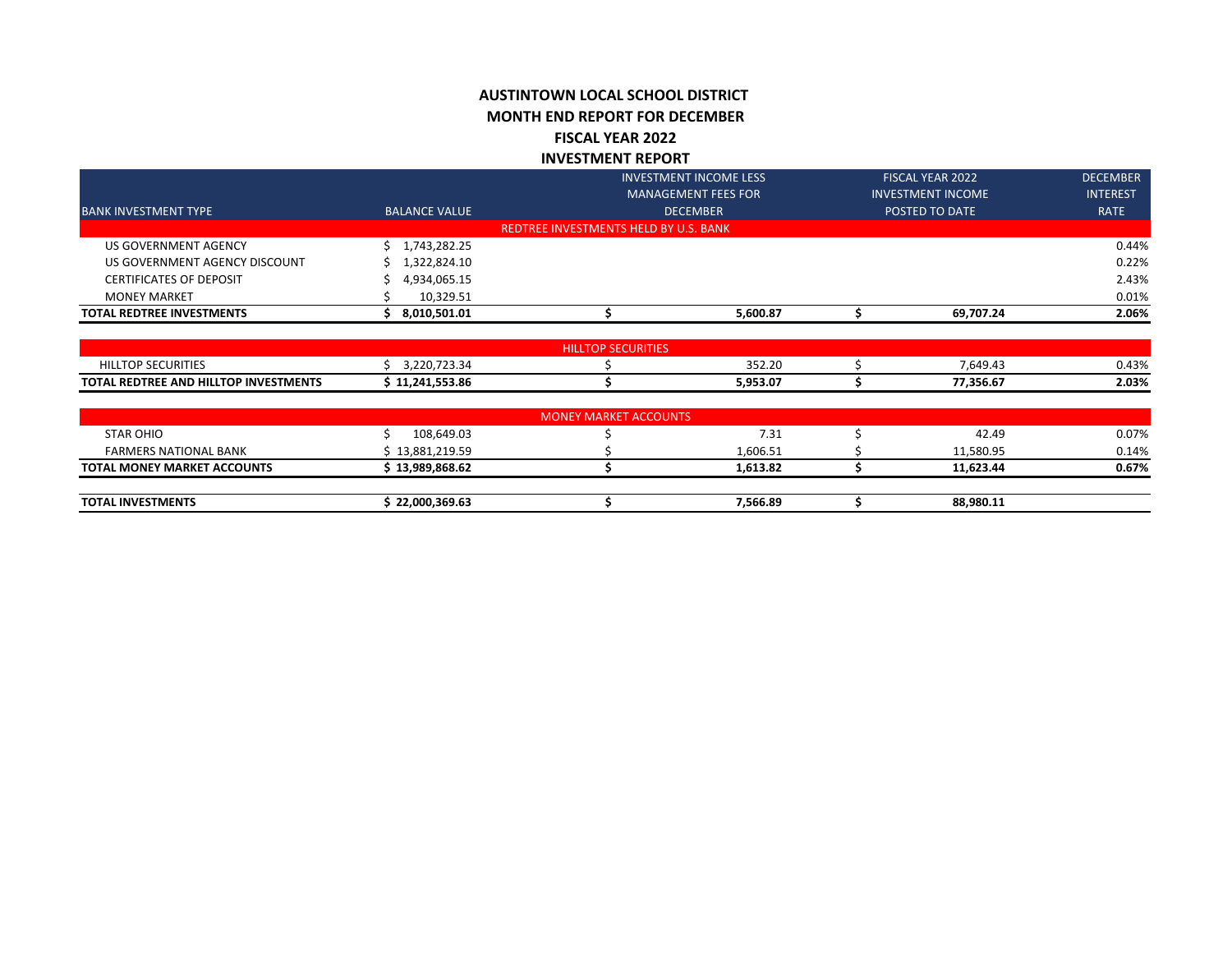#### Farmers Sweep 81,500,000.00 **AUSTINTOWN LOCAL SCHOOL DISTRICT MONTH END REPORT FOR DECEMBER FISCAL YEAR 2022 BANK RECONCILIATION**

| Farmers Money Market               |     | \$13,881,219.59 |
|------------------------------------|-----|-----------------|
| <b>HillTop Securities</b>          |     | \$3,220,723.34  |
| Star Ohio                          |     | \$108,649.03    |
| <b>Red Tree Investments</b>        |     | \$8,010,501.01  |
| <b>BANK BALANCES</b>               |     | \$26,721,092.97 |
|                                    |     |                 |
| <b>OUTSTANDING PETTY CASH</b>      |     |                 |
| <b>Athletics Change Fund</b>       | \$  | 5,000.00        |
| <b>Food Service</b>                | \$  | 550.00          |
| <b>Building Change Fund</b>        | \$  | 50.00           |
| Faclon Nest                        | \$  | 100.00          |
| Treasurer Office                   | \$  | 50.00           |
| <b>Outstanding Petty Cash</b>      | Ś   | 5,750.00        |
|                                    |     |                 |
| <b>OUTSTANDING A/P CHECKS</b>      | -\$ | (1,383,860.93)  |
| <b>OUSTANDING PAYROLL CHECKS</b>   |     |                 |
|                                    |     |                 |
| AP RECON                           | \$  | (1,476.05)      |
| PAYROLL RECON                      | \$  | 451.04          |
| <b>BANK BALANCE</b>                |     | 25,341,957.03   |
|                                    |     |                 |
| <b>FUND BALANCE</b>                |     | 25,341,957.03   |
| <b>Bank Balance = Fund Balance</b> |     | 0.00            |

**CUTSTANDING A/P CHECK CALCULATION:**<br>Current A/P Outstanding Checks

|                          | <b>OUTSTANDING A/P CORRECTIONS CALCULATION:</b> |            |                      |  |        |
|--------------------------|-------------------------------------------------|------------|----------------------|--|--------|
| Deposits in Transit      | <b>HUNTINGTON AND SERS</b>                      | (1,040.00) |                      |  | 451.04 |
| <b>TITAN PAYMENTS</b>    |                                                 | (801.30)   |                      |  |        |
| Kim Smrek Payroll        |                                                 |            |                      |  |        |
| Return                   |                                                 | (541.96)   |                      |  |        |
| Karen Markovitch         |                                                 | (5.71)     |                      |  |        |
| Payroll Account Transfer |                                                 | 914.12     |                      |  |        |
| Food Service Deposit     |                                                 | (1.20)     |                      |  |        |
|                          |                                                 |            |                      |  |        |
| <b>Total A/P</b>         |                                                 |            | <b>Total Payroll</b> |  |        |
| <b>Corrections</b>       |                                                 | (1,476.05) | <b>Corrections</b>   |  | 451.04 |
|                          |                                                 |            |                      |  |        |

**OUTSTANDING Payroll CHECK CALCULATION:**<br>Current Payroll Quistionding Checks

|                      | Current Payron Outstanding Checks |              |
|----------------------|-----------------------------------|--------------|
|                      |                                   |              |
|                      |                                   |              |
|                      |                                   | \$<br>451.04 |
|                      |                                   |              |
|                      |                                   |              |
|                      |                                   |              |
|                      |                                   |              |
|                      |                                   |              |
|                      |                                   |              |
|                      |                                   |              |
| <b>Total Payroll</b> |                                   |              |
| <b>Corrections</b>   |                                   | 451.04       |
|                      |                                   |              |